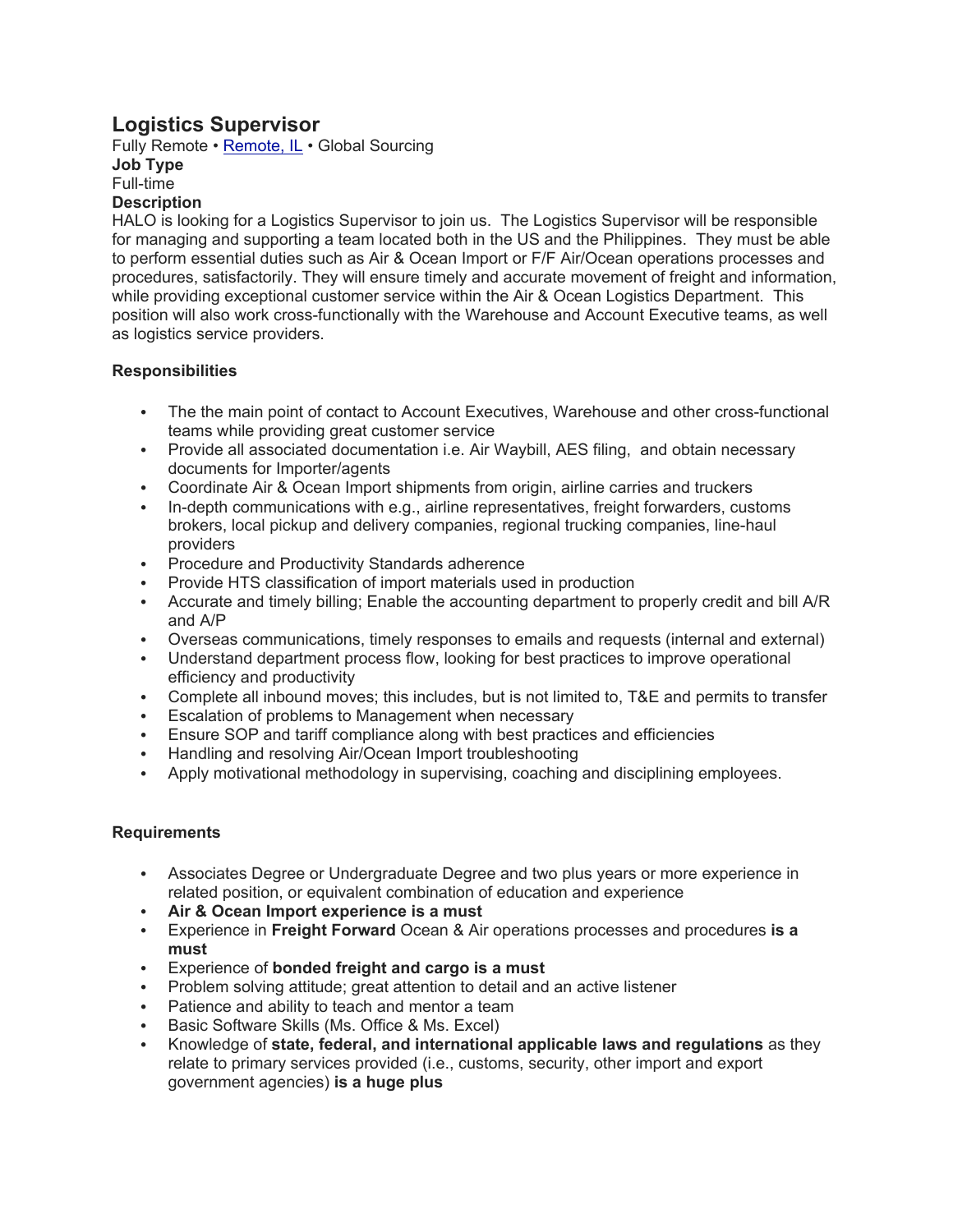### **More about HALO**

HALO is the global leader in branded merchandise, uniform programs, and recognition and incentive solutions. We partner with our clients to break through the clutter of our media saturated world and connect their brands to customers, employees and other audiences critical to their success. As a team member you can expect a positive culture of ingenuity, inclusion, and relentless determination. We also offer:

- **Career Advancement:** At HALO, we love promoting from within. Internal promotions is the key to our exponential growth in the last few years. With so many industry leaders at HALO, you'll have the opportunity to accelerate your career by learning from their experience, insights, and skills and gain access to HALO's influential global network, leadership experiences, and diverse thinking.
- **Culture:** We love working here and know that you will too. You can expect a positive culture of *ingenuity, inclusion,* and relentless *determination.* We push the limits of possibilities and imagination by staying curious, humble, and provocative in order to break through yesterday's limit. Diversity is the source of our creativity and we thrive when each of contributes to an inclusive culture of respect, dignity, and equity mindset in everything we do. We keep our promise for excellence with an unrelenting commitment to achieving results and supporting one another to stay accountable, transparent, and dependable.
- **Recognition:** You're going to succeed here, and you can count on us to celebrate your wins. Colleagues across the company will join in recognizing your big milestones and nominate you for awards. Over time, you'll earn so much recognition that you can convert into gift cards, trips, concerts, and merchandise at your favorite brands.
- **Flexibility:** Most roles offer hybrid work. In addition, we pride ourselves on flexible schedules that help you find a balance between professional and personal demands. We believe that supporting our customers is the priority and trust that you and your manager will find a schedule to achieve that priority.
- **Work with your favorite brands:** HALO clients include over 100 of the Fortune 500 as well as thousands of mid and small-size organizations. You'll be on teams that are focused on the future of our industry and bringing our customers fresh ideas that are first-in-the-world.
- **Stay well at HALO:** At HALO, we have benefits that support all parts of your life and to find a work-life balance custom to you. We offer *free mental healthcare* for you and your family. Our program focuses on behavioral health coaching, therapy and psychiatry, personalized skill development, and providing access to care for your dependents. In addition, we offer *nation-wide coverage* Medical, Dental, Vision, Life and Disability insurance, and additional Voluntary Benefits. Prepare your financial future with our 401K Retirement Savings Plan, Health Savings Accounts (HSA), and Flexible Spending Accounts (FSA).

HALO is an equal opportunity employer. We celebrate diversity and are committed to creating an inclusive environment for all employees. We insist on an environment of mutual respect where equal employment opportunities are available to all applicants without regard to race, color, religion, sex, pregnancy (including childbirth, lactation and related medical conditions), national origin, age, physical and mental disability, marital status, sexual orientation, gender identity, gender expression, genetic information (including characteristics and testing), military and veteran status, and any other characteristic protected by applicable law. Inclusion is a core value at HALO and we seek to recruit, develop and retain the most talented people.

*HALO is committed to working with and providing reasonable accommodations to individuals with disabilities. If you need a reasonable accommodation because of a disability for any part of the employment process – including the online application and/or overall selection process – you may*